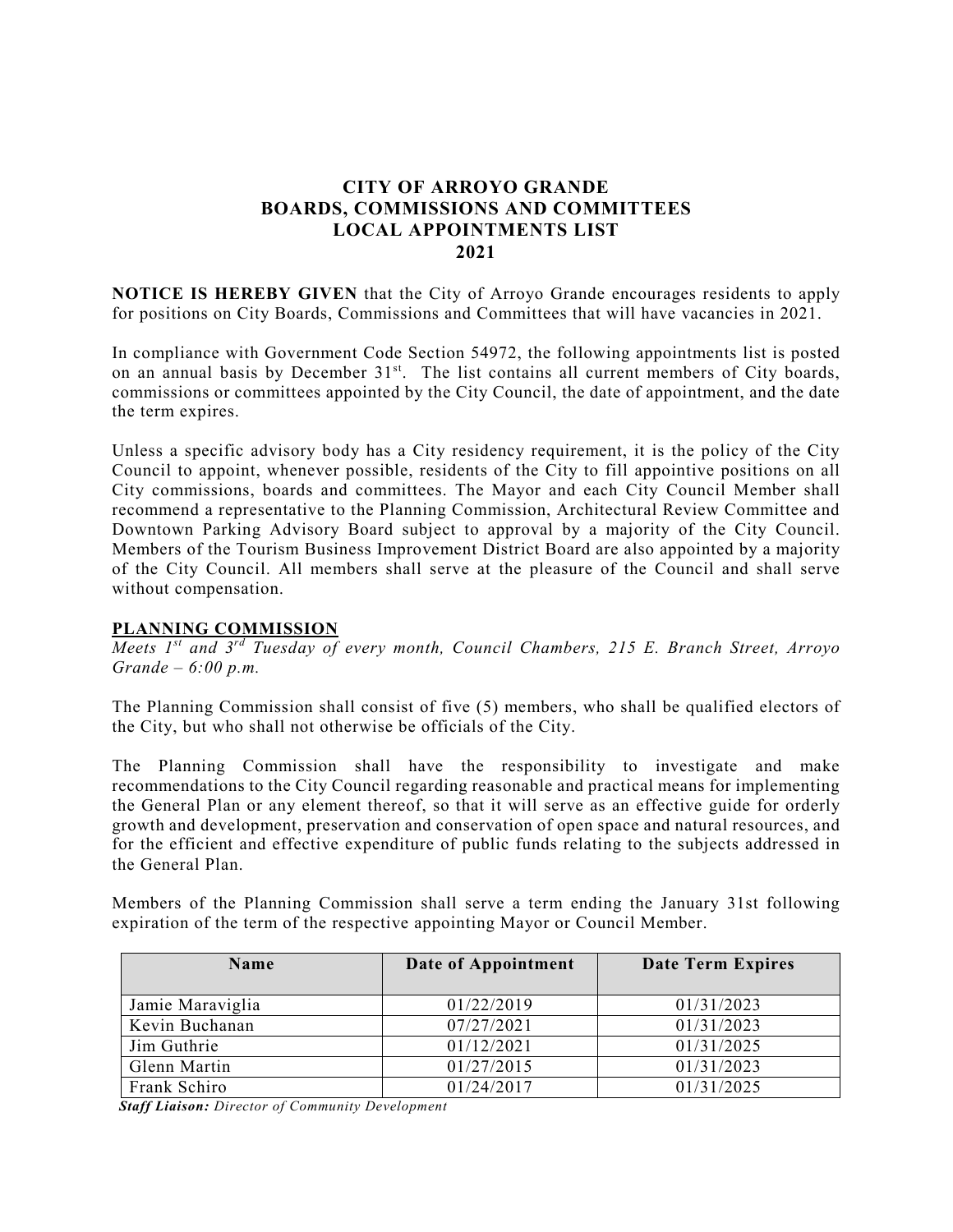## **DOWNTOWN PARKING ADVISORY BOARD**

*Meets as Needed, City Hall Conference Room 2nd Floor, 300 E. Branch Street, Arroyo Grande*

\_\_\_\_\_\_\_\_\_\_\_\_\_\_\_\_\_\_\_\_\_\_\_\_\_\_\_\_\_\_\_\_\_\_\_\_\_\_\_\_\_\_\_\_\_\_\_\_\_\_\_\_\_\_\_\_\_\_\_\_\_\_\_\_\_\_\_\_\_\_\_\_\_\_\_\_\_\_

The Downtown Parking Advisory Board (DPAB) shall consist of five (5) members. Such members are to be persons who have businesses within the "Arroyo Grande City Parking and Business Improvement Area", and pay an additional levy of license taxes as provided for by Municipal Code Chapter 3.28.

The duties and responsibilities of the Downtown Parking Advisory Board shall be to advise the City Council and make recommendations as to how the revenue derived from the additional levy of license taxes shall be used and to have and perform such other powers and duties as the Council may determine.

Members of the Downtown Parking Advisory Board shall serve a term ending the January 31st following expiration of the term of the respective appointing Mayor or Council Member.

| Name              | Date of Appointment | <b>Date Term Expires</b> |
|-------------------|---------------------|--------------------------|
| Mike Zimmerman    | 01/22/2019          | 01/31/2023               |
| Chiasa Klapper    | 01/22/2019          | 01/31/2023               |
| Elizabeth deLaney | 09/22/2020          | 01/31/2025               |
| Jim Kelsey        | 01/22/2019          | 01/31/2023               |
| Daryl Cope        | 01/12/2021          | 01/31/2025               |

*Staff Liaison: Director of Community Development*

#### **ARCHITECTURAL REVIEW COMMITTEE**

*Meets 1st and 3rd Monday, City Hall Conference Room, 300 E. Branch Street, Arroyo Grande-2:30 p.m*

The Architectural Review Committee (ARC) shall consist of five (5) members, who shall be qualified electors of the City, but who shall not otherwise be officials of the City. Three (3) members should have technical design and/or landscaping design knowledge and experience and should be able to read and interpret mechanical, architectural and engineering drawings as they relate to the appearance of a proposed building, signage, structure, and landscaping upon a site and the surrounding community. The two (2) other members of the Committee may, but need not, have technical design and/or landscaping design knowledge and experience.

The Architectural Review Committee advises and assists the Community Development Department, Planning Commission, and City Council in the application of its architectural standards and guidelines to projects during schematic and development stages.

Members of the ARC shall serve a term ending the January 31st following expiration of the term of the respective appointing Mayor or Council Member.

| <b>Name</b>       | Date of Appointment | Date Term Expires |
|-------------------|---------------------|-------------------|
| Lori Mainini Hall | 02/26/2019          | 01/31/2023        |
| Jon Couch         | 01/22/2019          | 01/31/2023        |
| Kristin Juette    | 04/09/2019          | 01/31/2025        |
| Warren Hoag       | 02/09/1993          | 01/31/2023        |
| Bruce Berlin      | 05/27/2014          | 01/31/2025        |

*Staff Liaison: Director of Community Development*